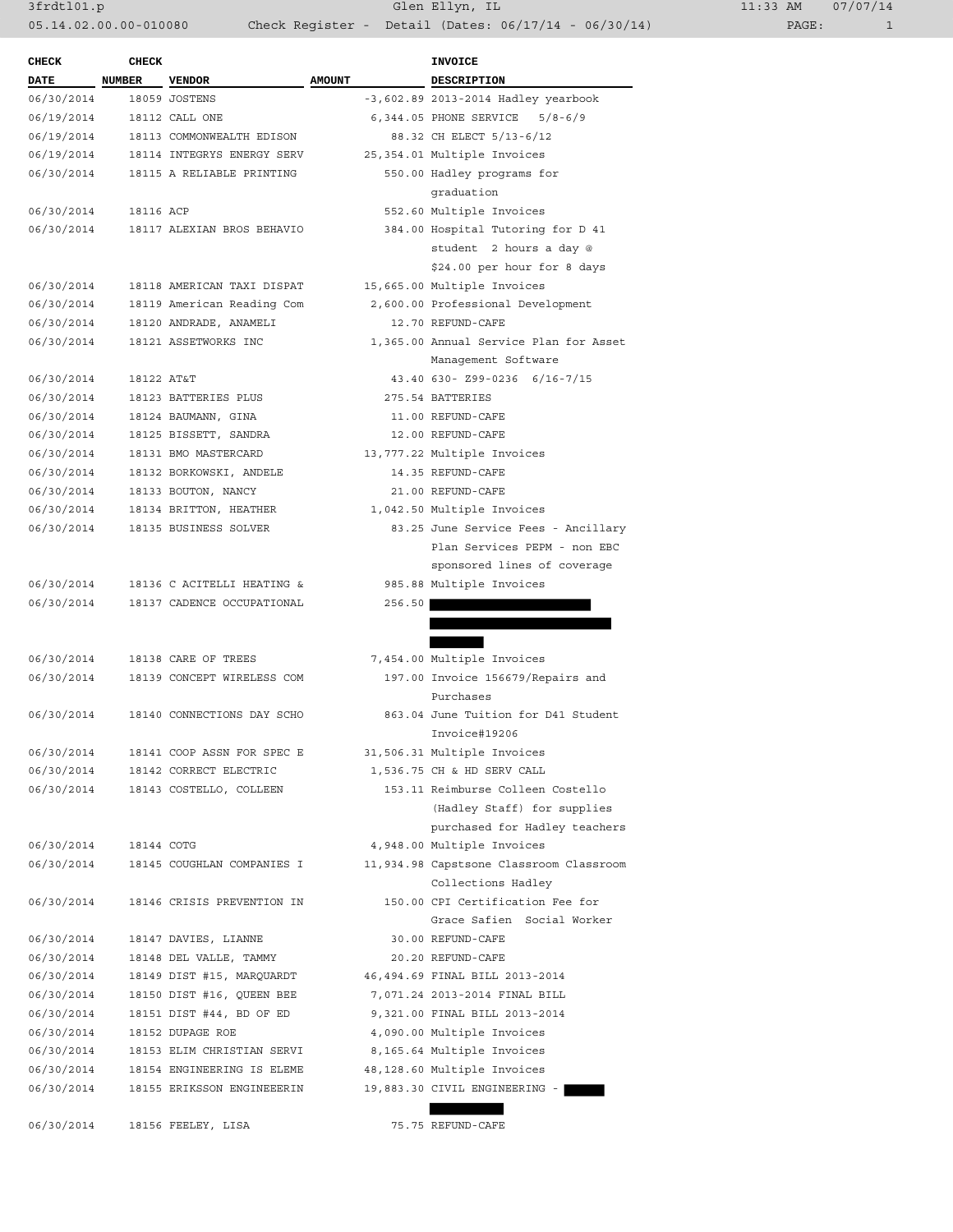3frdtl01.p Glen Ellyn, IL 11:33 AM 07/07/14 05.14.02.00.00-010080 Check Register - Detail (Dates: 06/17/14 - 06/30/14)

| <b>CHECK</b> | <b>CHECK</b> |                            |               | <b>INVOICE</b>                        |
|--------------|--------------|----------------------------|---------------|---------------------------------------|
| DATE         | NUMBER       | <b>VENDOR</b>              | <b>AMOUNT</b> | DESCRIPTION                           |
| 06/30/2014   |              | 18157 FELICIANO, DORIS     |               | 19.00 REFUND-CAFE                     |
| 06/30/2014   |              | 18158 FIVE CORNERS ONE HR  |               | 750.00 Hadley Band Uniform Dry        |
|              |              |                            |               | Cleaning                              |
| 06/30/2014   |              | 18159 FOLLETT SCHOOL SOLUT |               | 64.83 ebook order                     |
| 06/30/2014   |              | 18160 FRANCZEK RADELET & R |               | 13,745.78 Multiple Invoices           |
| 06/30/2014   |              | 18161 GAERTNER, ANNE       |               | 13.50 REFUND-CAFE                     |
| 06/30/2014   |              | 18162 GAVAC, ALICE         |               | 67.25 REFUND-CAFE                     |
| 06/30/2014   |              | 18163 GIANT STEPS          |               | 31,065.00 Multiple Invoices           |
| 06/30/2014   |              | 18164 GLENN, KERRY         |               | 476.00 Stipend for PBL presentation   |
|              |              |                            |               | April 22 and 23, 2014 \$34 x          |
|              |              |                            |               | $7 \times 2$ (days) = \$476 Check to  |
|              |              |                            |               | be issued to: Kerry Glenn,            |
|              |              |                            |               |                                       |
|              |              |                            |               |                                       |
| 06/30/2014   |              | 18165 GLENOAKS THERAPEUTIC |               | 8,231.25 Multiple Invoices            |
| 06/30/2014   |              | 18166 GRAINGER INC, W W    |               | 116.52 June Tuition for D41 students  |
|              |              |                            |               | Invoice #TDS-S-2720 &                 |
|              |              |                            |               | TDS-N-6386                            |
| 06/30/2014   |              | 18167 GRAPHICS PLUS INC    |               | 1,352.30 Invoice # 31820 D41 Learning |
|              |              |                            |               | Model brochure printing               |
| 06/30/2014   |              | 18168 GRAY, ALYSSA         |               | 276.25 Reimbursement to Aly Gray for  |
|              |              |                            |               | GIP Community Trips, Cooking          |
|              |              |                            |               | and Rec Leisure Trips Hadley          |
|              |              |                            |               | GIP Teacher                           |
| 06/30/2014   |              | 18169 GRAYBAR ELECTRIC CO  |               | 1,478.91 Multiple Invoices            |
| 06/30/2014   |              | 18170 GUNN, LYNNE          |               | 28.75 REFUND-CAFE                     |
| 06/30/2014   |              | 18171 HAAS, KATHLEEN       |               | 17.35 REFUND-CAFE                     |
| 06/30/2014   |              | 18172 HARIVARAM, KHALEEMA  |               | 53.85 REFUND-CAFE                     |
| 06/30/2014   |              | 18173 HARMAN, STEPHANIE    |               | 16.60 REFUND-CAFE                     |
| 06/30/2014   |              | 18174 HEINEMANN            |               | 1,017.58 Multiple Invoices            |
| 06/30/2014   |              | 18175 HOFFMAN, JOYCE       |               | 25.10 REFUND-CAFE                     |
| 06/30/2014   |              | 18176 HOLLENSBE, JULIE     |               | 21.45 REFUND-CAFE                     |
| 06/30/2014   |              | 18177 HOMES, KELLI         |               | 14.80 REFUND-CAFE                     |
| 06/30/2014   |              | 18178 HOUGHTON MIFFLING RE |               | 63,267.59 Multiple Invoices           |
| 06/30/2014   |              | 18179 HOWARD, JENNIFER     |               | 11.50 REFUND-CAFE                     |
| 06/30/2014   |              | 18180 IASB PUBLICATIONS    |               | 422.00 2014-2016 Illinois School      |
|              |              |                            |               | Code Reference Materials              |
| 06/30/2014   |              | 18181 ICE MOUNTAIN SPRING  |               | 604.38 Multiple Invoices              |
| 06/30/2014   |              | 18182 ILLINOIS ASSN OF SCH |               | 3,645.00 2014 Triple I conference     |
|              |              |                            |               | deposit Elger, Bochenski,             |
|              |              |                            |               | Ellis, Nelson, Wilkinsen,             |
|              |              |                            |               | Gordon, Krehbiel, Campbell,           |
|              |              |                            |               | Ciserella                             |
| 06/30/2014   |              | 18183 ILLINOIS ASSN OF SCH |               | 1,600.00 2014 Triple Housing Deposit  |
|              |              |                            |               | Elger, Ellis, Nelson,                 |
|              |              |                            |               | Wilkinsen, Gordon, Krehbiel,          |
|              |              |                            |               | Campbell, Ciserella                   |
|              |              |                            |               |                                       |
| 06/30/2014   |              | 18185 KAGAN & GAINES INC   |               | 2,460.05 Multiple Invoices            |
| 06/30/2014   |              | 18186 KELLY SERVICES       |               | 1,172.36 PAY ANALYST WEEK ENDING 6/08 |
| 06/30/2014   |              | 18187 KENDALL/HUNT PUBLISH |               | 1,458.00 Balls & Ramps Kindergarten   |
|              |              |                            |               | Science Materials (EDC                |
|              |              |                            |               | Insights)                             |
| 06/30/2014   |              | 18188 KOSINSKI, MARIOLA    |               | 5.39 6/10/2014 reimbursement          |
|              |              |                            |               | Mariola Kosinski social work          |
|              |              |                            |               | tubs                                  |
| 06/30/2014   |              | 18189 KUEFLER, JANET       |               | 41.80 REFUND-CAFE                     |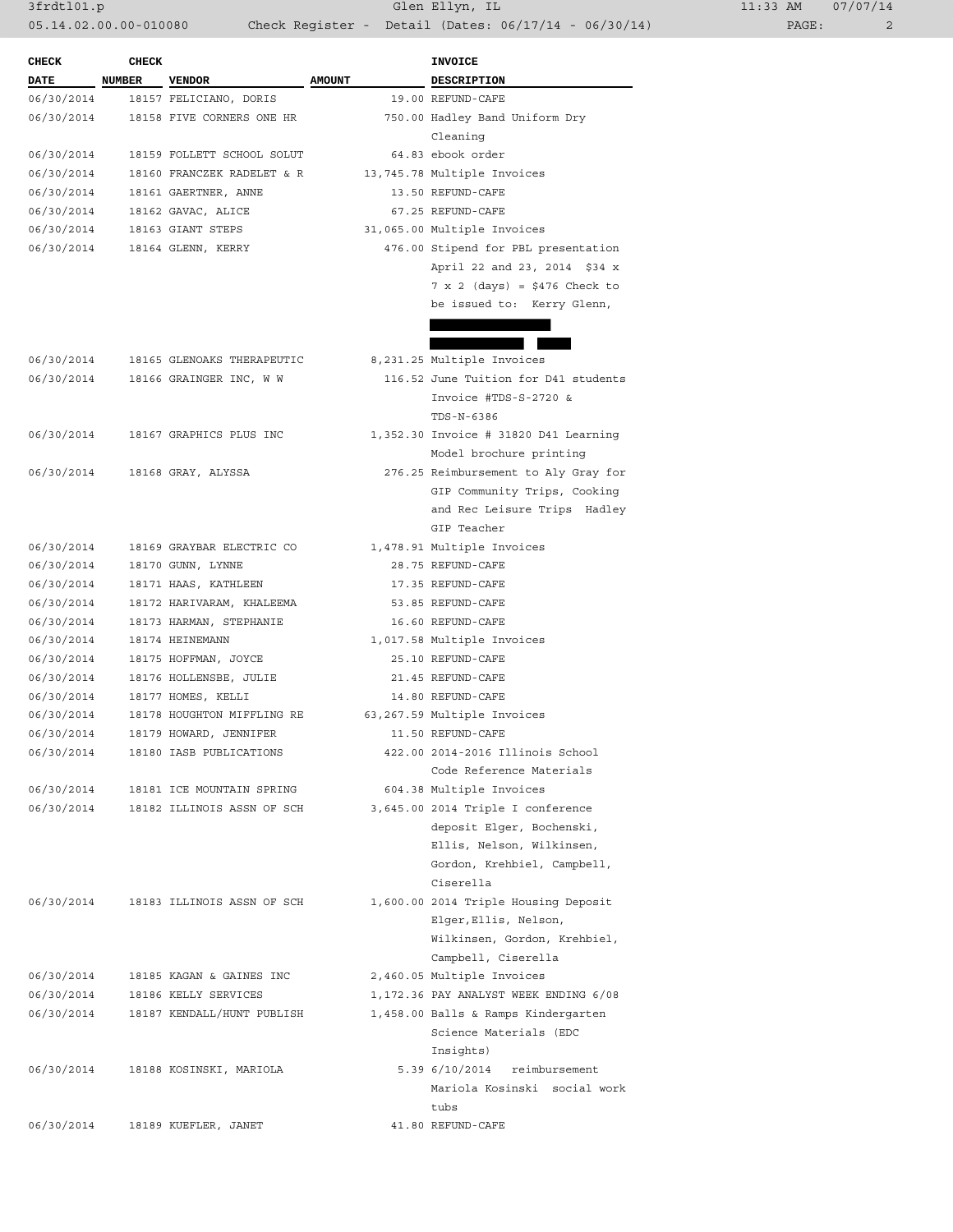| <b>CHECK</b> | <b>CHECK</b>  |                            |               | <b>INVOICE</b>                      |
|--------------|---------------|----------------------------|---------------|-------------------------------------|
| <b>DATE</b>  | <b>NUMBER</b> | <b>VENDOR</b>              | <b>AMOUNT</b> | <b>DESCRIPTION</b>                  |
| 06/30/2014   |               | 18190 LAUTH, KELLIE        |               | 476.00 Stipend for PBL presentation |
|              |               |                            |               | April 22 and 23, 2014 -             |
|              |               |                            |               | \$476.00 (14 hours @ \$34 per       |
|              |               |                            |               | hour) Check to be issued to:        |
|              |               |                            |               | Kellie Lauth,                       |
|              |               |                            |               |                                     |
| 06/30/2014   |               | 18191 LAWLER, ANITA        |               | 26.95 Mileage reimbursement         |
| 06/30/2014   |               | 18192 LAZEL                |               | 5,087.25 Explore Learning Gizmos    |
|              |               |                            |               | Department License Item:            |
|              |               |                            |               | <b>EXDEPT</b>                       |
| 06/30/2014   |               | 18193 LECTORUM PUBLICATION |               | 144.24 Foreign Language Books       |
|              |               |                            |               | 49.95 REFUND-CAFE                   |
| 06/30/2014   |               | 18194 LEMKE, TAMMY         |               |                                     |
| 06/30/2014   |               | 18195 LIST, ELIZABETH      |               | 42.05 REFUND-CAFE                   |
| 06/30/2014   |               | 18196 MACGILL & CO, WM V   |               | 305.74 Health Office Supplies       |
| 06/30/2014   |               | 18197 MAJERNIK, BECKY      |               | 6.00 Reimbursement/Majernik         |
| 06/30/2014   |               | 18198 MARQUARDT SCHOOL DIS |               | 82,344.99 Multiple Invoices         |
| 06/30/2014   |               | 18199 MC HARGUE, MEILIN    |               | 90.35 REFUND-CAFE                   |
| 06/30/2014   |               | 18200 MC MASTER-CARR SUPPL |               | 65.31 FOAM AIR FILTERS              |
| 06/30/2014   |               | 18201 METRO PROFESSIONAL P |               | 18,531.09 Multiple Invoices         |
| 06/30/2014   |               | 18202 METZGER, ELAINE      |               | 24.70 REFUND-CAFE                   |
| 06/30/2014   |               | 18203 MISCINSKI, NATALIE   |               | 23.50 REFUND-CAFE                   |
| 06/30/2014   |               | 18204 MONTGOMERY, BARBIE   |               | 17.83 Reimbursement/Montgomery      |
| 06/30/2014   |               | 18205 NCS PEARSON          |               | 3,248.36 Multiple Invoices          |
| 06/30/2014   |               | 18206 NEUCO                |               | 332.60 STARTER                      |
| 06/30/2014   |               | 18207 NORTHERN ILLINOIS GA |               | 36.49 GAR GAS<br>$5/7 - 6/9$        |
| 06/30/2014   |               | 18208 OFFICE DEPOT         |               | 1,456.83 Multiple Invoices          |
| 06/30/2014   |               | 18209 OLIVE GROVE LANDSCAP |               | 15,450.00 Multiple Invoices         |
| 06/30/2014   |               | 18210 OLIVIERI, SUZANNE    |               | 24.15 REFUND-CAFE                   |
| 06/30/2014   |               | 18211 ORIENTAL TRADING CO  |               | 538.67 Multiple Invoices            |
| 06/30/2014   |               | 18212 ORKIN LLC            |               | 2,882.00 Multiple Invoices          |
| 06/30/2014   |               | 18213 OUNCE OF PREVENTION  |               | 500.00 Birth to 3 Program           |
| 06/30/2014   |               | 18214 PARK AVE GUITARZ LTD |               | 50.00 Fender strings                |
|              |               |                            |               | adjustment/repair cracks            |
| 06/30/2014   |               | 18215 PASTERIK, WENDI      |               | 20.00 REFUND-CAFE                   |
| 06/30/2014   |               | 18216 PFISTER, JANIS       |               | 686.82 6/10/2014 reimbursement      |
|              |               |                            |               | Janis Pfister<br>Book               |
|              |               |                            |               | Buddies/Summer Learning Kits        |
|              |               |                            |               |                                     |
| 06/30/2014   |               | 18217 PORTER, ANGELA       |               | 15.00 Field trip refund             |
|              |               |                            |               |                                     |
| 06/30/2014   |               | 18218 PRIOLA, MICHELLE     |               | 476.00 Stipend for PBL presentation |
|              |               |                            |               | April 22 and 23, 2014 7 x \$34      |
|              |               |                            |               | $x$ 2 = \$476.00 Check to be        |
|              |               |                            |               | issued to: Michelle Priola          |
|              |               |                            |               |                                     |
| 06/30/2014   |               | 18219 PRUFROCK PRESS       |               | 1,142.57 Science Teacher Resource   |
|              |               |                            |               | Materials                           |
| 06/30/2014   |               | 18220 PUBLIC STORAGE       |               | 543.00 Multiple Invoices            |
| 06/30/2014   |               | 18221 PYONE, CHO           |               | 531.25 Translating                  |
| 06/30/2014   |               | 18222 RBS ACTIVEWEAR       |               | 64.75 Equipment bag                 |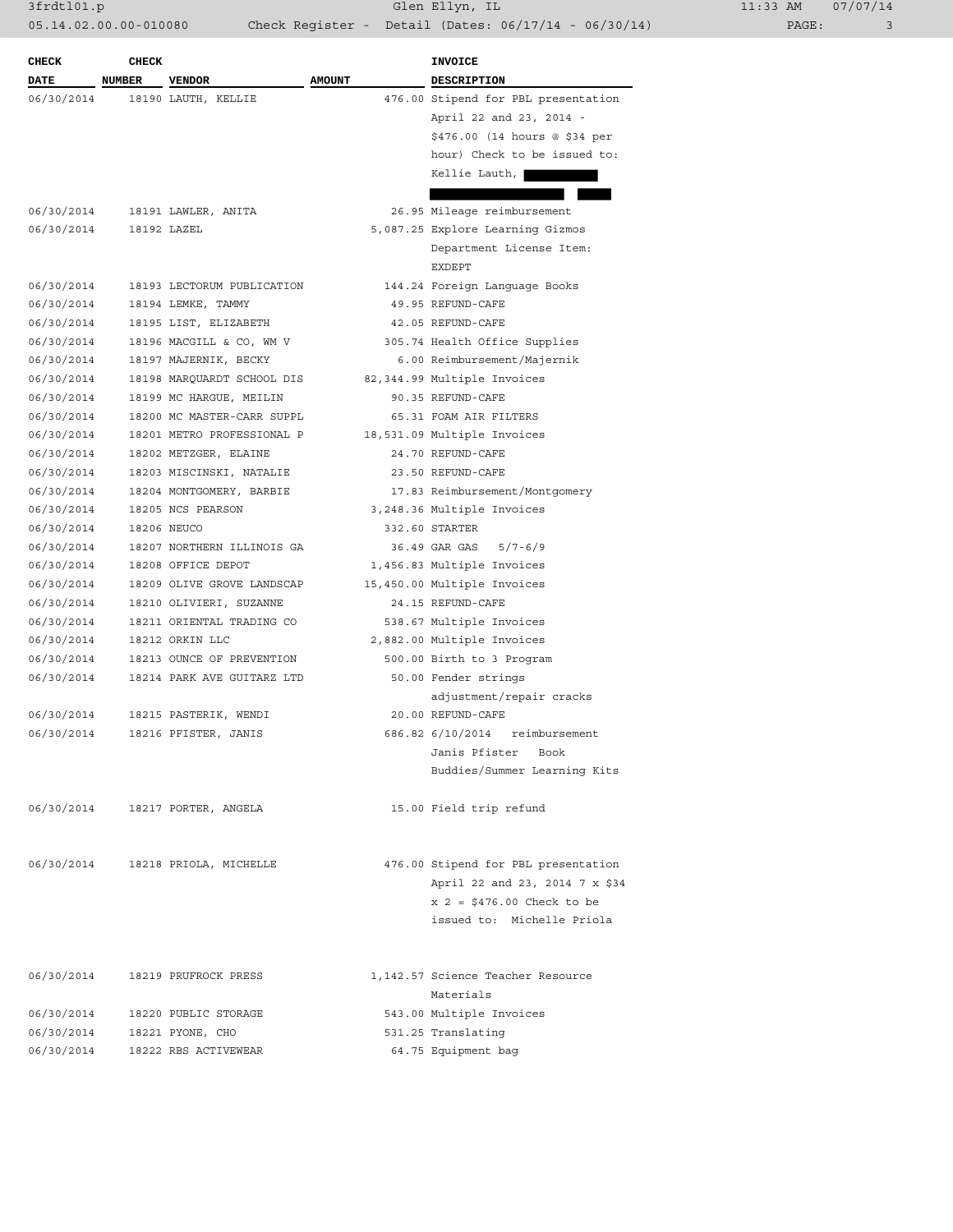3frdtl01.p Glen Ellyn, IL 11:33 AM 07/07/14 05.14.02.00.00-010080 Check Register - Detail (Dates: 06/17/14 - 06/30/14)

| <b>CHECK</b>               | <b>CHECK</b>  |                            |               | INVOICE                                                                |
|----------------------------|---------------|----------------------------|---------------|------------------------------------------------------------------------|
| <b>DATE</b>                | <b>NUMBER</b> | <b>VENDOR</b>              | <b>AMOUNT</b> | <b>DESCRIPTION</b>                                                     |
| 06/30/2014                 |               | 18223 ROSCOE CO            |               | 105.77 LTD - 7/1/14 to 7/31/14                                         |
| 06/30/2014                 |               | 18224 SAM'S CLUB           |               | 213.65 Multiple Invoices                                               |
| 06/30/2014                 |               | 18225 SANNA, COLLEEN       |               | 45.28 REFUND-CAFE                                                      |
| 06/30/2014                 |               | 18226 SCHECK, MEGAN        |               | 14.50 Reimbursement/Scheck/Library<br>Book                             |
| 06/30/2014                 |               | 18227 SCHMIDT, JENIFER     |               | 11.70 REFUND-CAFE                                                      |
| 06/30/2014                 |               | 18228 SCHOLASTIC INC       |               | 1,495.00 Multiple Invoices                                             |
| 06/30/2014                 |               | 18229 SCHOOL SPECIALTY     |               | 42.56 Laminating Film for Hadley                                       |
| 06/30/2014                 |               | 18230 SEAL OF ILLINOIS     |               | 30,682.62 Multiple Invoices                                            |
| 06/30/2014                 |               | 18231 SENTINEL TECHNOLOGIE |               | 2,618.92 Multiple Invoices                                             |
| 06/30/2014                 |               | 18232 SEPTRAN INC          |               | 90,873.59 Multiple Invoices                                            |
| 06/30/2014                 |               | 18233 SHAW MEDIA           |               | 165.48 Legal notices Invoice                                           |
|                            |               |                            |               | #0514100703605/2014                                                    |
| 06/30/2014                 |               | 18234 SIECK, KYLE          |               | 29.98 Athletic award paper                                             |
| 06/30/2014                 |               | 18235 SIGN IDENTITY        |               | 65.00 Name tags and name plates for                                    |
|                            |               |                            |               | new board member and new                                               |
|                            |               |                            |               | communiction officer                                                   |
| 06/30/2014                 |               | 18236 SINGER, JANET        |               | 38.45 REFUND-CAFE                                                      |
| 06/30/2014                 |               | 18238 SOARING EAGLE ACADEM |               | 23,486.40 Multiple Invoices                                            |
| 06/30/2014                 |               | 18239 SOCIAL THINKING      |               | 321.50 Multiple Invoices                                               |
| 06/30/2014                 |               | 18240 STAFF DEVELOPMENT FO |               | 81.00 ADDTL CONF DAY ERIN FIENE                                        |
| 06/30/2014                 |               | 18241 STAPLES ADVANTAGE    |               | 101.53 Electric Pencil Sharpeners                                      |
| 06/30/2014                 |               | 18242 STREAMWOOD BEHAVIORA |               | 770.00 Multiple Invoices                                               |
| 06/30/2014                 |               | 18243 SUPER DUPER SCHOOL C |               | 399.00 Protocols for Speech/Language                                   |
|                            |               |                            |               |                                                                        |
| 06/30/2014                 |               | 18244 TEMPERATURE EQUIPMEN |               | 332.12 HVAC supplies/equipment                                         |
| 06/30/2014                 |               | 18245 TIGERDIRECT.COM      |               | 11,166.74 Multiple Invoices                                            |
| 06/30/2014                 |               | 18246 UNIVERSITY OF ARIZON |               | 320.00 Cooties Supplies for Hadley                                     |
|                            |               |                            |               | Science-                                                               |
| 06/30/2014                 |               | 18247 VANGUARD ENERGY SERV |               | 1,265.30 GAS 5/1-5/31                                                  |
| 06/30/2014                 |               | 18248 VERGO, TRACY         |               | 14.25 REFUND-CAFE                                                      |
| 06/30/2014                 |               | 18249 VILLA PARK OFFICE EO |               | 3,010.00 Multiple Invoices                                             |
| 06/30/2014                 |               | 18250 VOGG, SCOTT          |               | 39.50 REFUND-CAFE                                                      |
| 06/30/2014                 |               | 18251 WAGEWORKS            |               | 305.40 FSA administration Invoice                                      |
|                            |               |                            |               | #20140092009                                                           |
| 06/30/2014                 |               | 18252 WANG, YI HUG         |               | 35.75 REFUND-CAFE                                                      |
| 06/30/2014                 |               | 18253 WELCH PACKAGING INC  |               | 4,135.83 Multiple Invoices                                             |
| 06/30/2014                 |               | 18254 YOUNG, BARB          |               | 10.20 REFUND-CAFE                                                      |
| 06/30/2014                 |               | 18255 YWCA METROPOLITAN CH |               | 10,235.00 Invoice for January 2014 to                                  |
|                            |               |                            |               | May 2014 services                                                      |
| 06/30/2014                 |               | 18256 ZHANG, YIN           |               | 26.40 REFUND-CAFE                                                      |
| 06/30/2014                 |               | 18257 AFLAC                |               | 119.62 Multiple Invoices                                               |
| 06/30/2014                 |               | 18258 AFSCME               |               | 709.05 Multiple Invoices                                               |
| 06/30/2014                 |               | 18259 GC SERVICES, L.P.    |               | 1,276.25 Payroll accrual                                               |
| 06/30/2014                 | 18260 SDU     |                            |               | 4,091.83 Multiple Invoices                                             |
| 06/30/2014                 |               | 18261 TOM VAUGHN, CHAPTER  |               | 1,412.50 Payroll accrual                                               |
| 06/30/2014                 |               | 18262 CARE OF TREES        |               | 870.00 Crown clean Norway Maple and                                    |
|                            |               |                            |               | all deadwood, remove to fence                                          |
|                            |               |                            |               |                                                                        |
|                            |               |                            |               | height neighbors dead Ash<br>tree hanging over walkway at<br>Churchill |
| 06/30/2014 18263 HEINEMANN |               |                            |               | 504.90 Literacy Materials for                                          |
|                            |               |                            |               | Elementary Staff                                                       |
|                            |               |                            |               |                                                                        |
| 06/30/2014                 |               | 18264 ILLINOIS CENTRAL SCH |               | 131,973.57 Multiple Invoices                                           |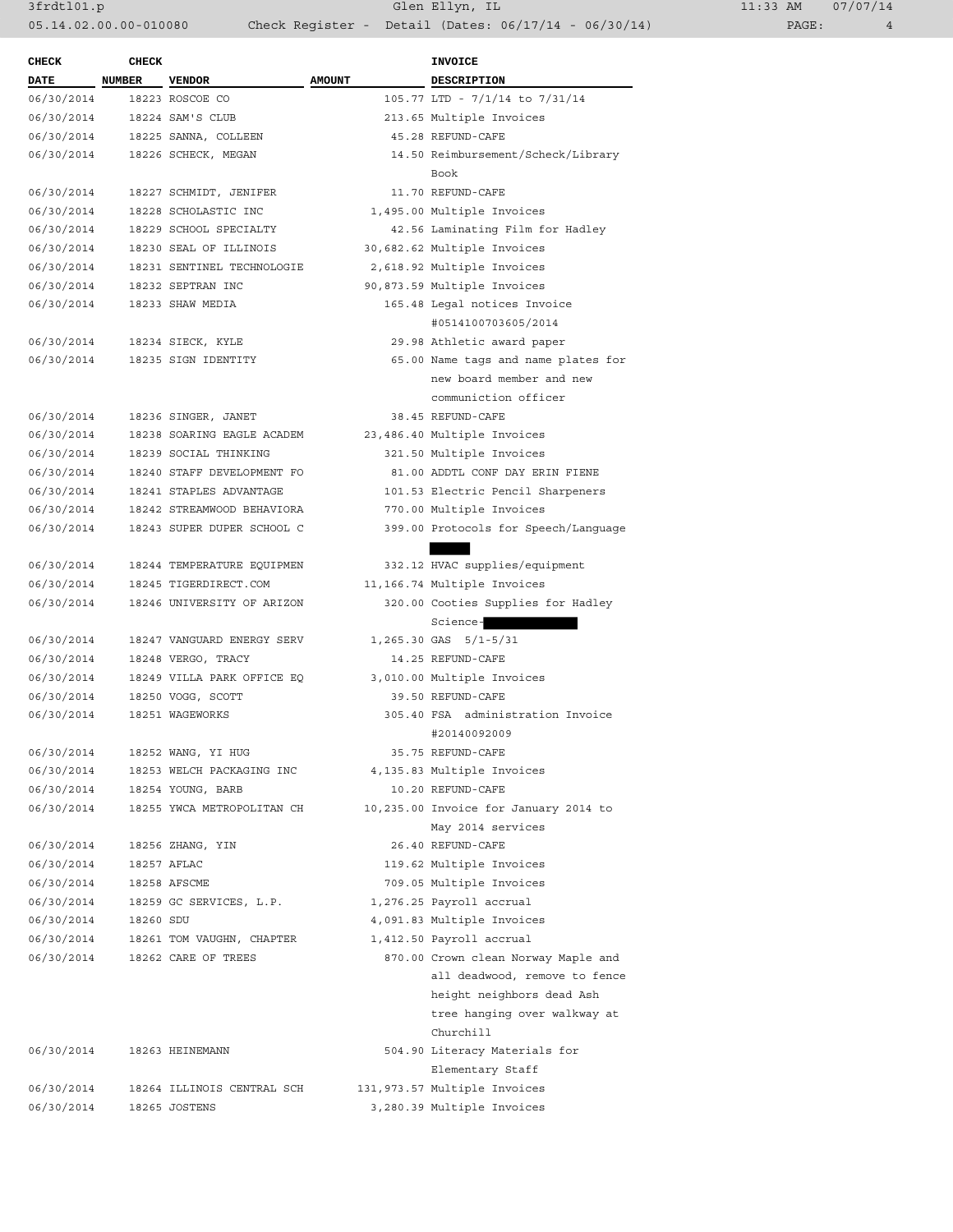| <b>CHECK</b>                   | <b>CHECK</b>  |                                           |               | <b>INVOICE</b>                         |
|--------------------------------|---------------|-------------------------------------------|---------------|----------------------------------------|
| <b>DATE</b>                    | <b>NUMBER</b> | <b>VENDOR</b>                             | <b>AMOUNT</b> | <b>DESCRIPTION</b>                     |
| 06/30/2014                     |               | 18266 KELLY SERVICES                      |               | 1,209.46 PAY ANALYST WEEK ENDING 6/22  |
| 06/30/2014                     |               | 18267 LEGO EDUCATION                      |               | 5,510.80 Multiple Invoices             |
| 06/30/2014                     |               | 18268 MAIL N STUFF                        |               | 23.92 Multiple Invoices                |
| 06/30/2014                     |               | 18269 NCS PEARSON                         |               | 1,141.92 Testing Materials for Special |
|                                |               |                                           |               | Education Dept Magana                  |
| 06/30/2014                     |               | 18270 PEARSON EDUCATION                   |               | 947.84 CMP3 MATH MATERIALS FOR AEC     |
|                                |               |                                           |               | <b>ELEMENTARY</b>                      |
| 06/30/2014                     |               | 18271 SKYWARD INC                         |               | 7,661.00 Skyward New Student           |
|                                |               |                                           |               | Enrollment Module                      |
|                                |               | 06/30/2014 18272 COMM CONS DIST #89       |               | 158,973.50 FINAL BILLING 2013-2014     |
| 06/19/2014 201300844 REV TRAK  |               |                                           |               | 1,251.72 May 2014                      |
|                                |               | 06/30/2014 201300845 GLEN ELLYN EDUCATION |               | 476.70 Multiple Invoices               |
|                                |               | 06/30/2014 201300846 ILL MUNICIPAL RETIRE |               | 52, 143.24 Multiple Invoices           |
|                                |               | 06/30/2014 201300847 ILLINOIS DEPT OF REV |               | 113,457.57 Multiple Invoices           |
|                                |               | 06/30/2014 201300848 INTERNAL REV SERVICE |               | 414,335.12 Multiple Invoices           |
| 06/30/2014 201300849 T H I S   |               |                                           |               | 44,998.09 Multiple Invoices            |
|                                |               | 06/30/2014 201300850 TEACHERS RETIREMENT  |               | 266,901.77 Multiple Invoices           |
| 06/30/2014 201300851 WAGEWORKS |               |                                           |               | 8,783.34 Multiple Invoices             |
|                                |               | 06/30/2014 201300867 THE OMNI GROUP       |               | 109,363.77 Multiple Invoices           |
|                                |               | 06/27/2014 201300905 RELIANCE STANDARD LI |               | 301.68 LTD - 7/1/14 to 7/31/14         |
|                                |               | 06/27/2014 201300906 UNUM LIFE INSURANCE  |               | 2,553.02 LTD 7/1/14 to 7/31/14 Billing |
|                                |               |                                           |               | Number 0292605-001 1                   |
|                                |               | 06/30/2014 201300939 ILL MUNICIPAL RETIRE |               | 252.03 Multiple Invoices               |
|                                |               | 06/30/2014 201300940 ILLINOIS DEPT OF REV |               | 72.37 Payroll accrual                  |
|                                |               | 06/30/2014 201300941 INTERNAL REV SERVICE |               | 334.50 Multiple Invoices               |
|                                |               |                                           |               |                                        |

Totals for checks 2,054,023.51